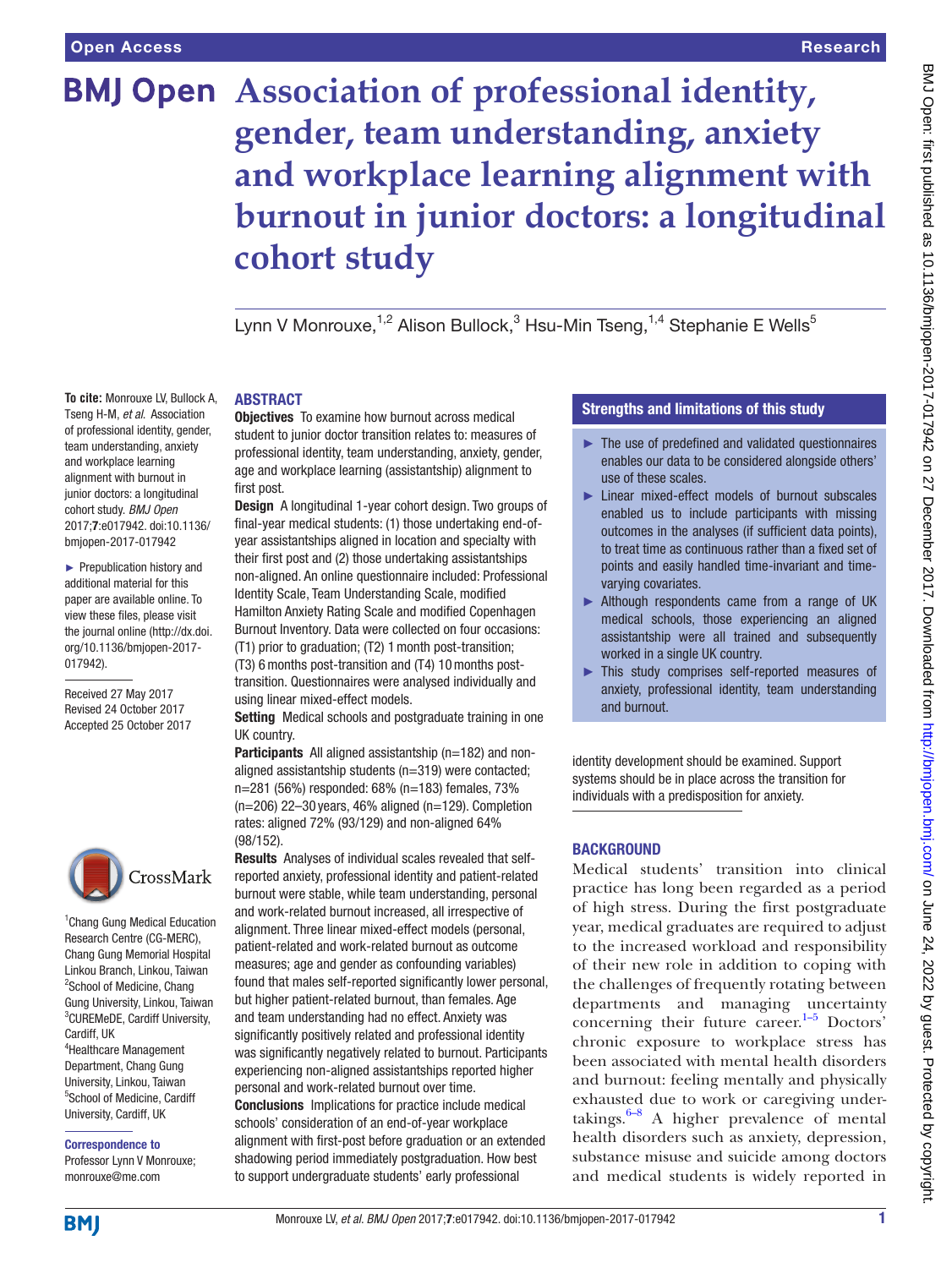the literature.<sup>8–10</sup> Furthermore, studies conducted in Europe, $^{1}$ <sup>11–14</sup> North America, $^{15-17}$  Australia, $^{37}$  and South East Asia[.18](#page-10-1) have all highlighted burnout to be an area of international concern particularly in relation to its association with increased psychiatric morbidity and negative health behaviours among medical students and early career doctors.<sup>6 11 19</sup> The potential personal and professional consequences of mental health problems and burnout for doctors and their patients can be devastating, resulting in suboptimal patient care, increased medical errors and lapses in professional behaviour.<sup>[17 20–22](#page-10-2)</sup>

Mental health problems and burnout observed at undergraduate level have potential implications for graduates' following their transition into clinical practice. For example, perceived stress during medical school has been shown to be a predictor of mental health problems requiring treatment among postgraduates.<sup>23</sup> In addition, doctors at the start of their postgraduate training have been found to be at increased risk of developing burnout compared with their more senior counterparts.[24 25](#page-10-4) This in part may be attributable to an *undergraduate burnout hangover,* as a number of studies have suggested that graduates commence their postgraduate training already exhibiting features of burnout.[11 12 16 24](#page-9-4) However, a longitudinal prospective cohort study of 117 final year students found a steady increase in burnout over time, rising from 28% prevalence at T1 (6months prior to graduation) to 75% at T5 (11 months postgraduation). $^{26}$ This suggests that the workplace learning environment also has an impact. Likewise, a more recent study examining medical interns in an Australian hospital found a 60% overall incidence of burnout and reported similar longitudinal findings whereby high levels of personal and work-related burnout were recorded throughout the year, peaking at 6months into the internship[.27](#page-10-6)

# Individual factors and burnout: identity, team understanding and anxiety

It has been argued that burnout in doctors is mainly due to personal factors, including trait measures of personality and individual perceptions of the learning and work environment[.28](#page-10-7) The professional socialisation of medical students has been the focus of much study recently. $29-32$ Essentially, it has been argued that in order to behave as a fully functioning member of the medical profession, medical students need to develop a strong sense of them-selves as doctors.<sup>[30–32](#page-10-9)</sup> Thus, an essential part of becoming a doctor comprises students' identification of themselves as being part of the medical profession: $29\frac{30\frac{32\frac{33}{32}}{33}}{100\frac{32\frac{33}{32}}{33}}$ developing an embodied professional identity that links them with the group. Additionally, identity threat has been significantly correlated with burnout in doctors.<sup>34</sup> Given that the group is part of our identity, and we are part of the group, identity threats can include feeling that the group we identify with is threatened in some way or feeling alienated from the group (disrupting our sense of belonging). $35$  The ability to work well within a team and

the opportunity to have a strong sense of belonging to the group (eg, working in teams during work-based learning placements) have been highlighted as facilitating factors for group identification. $29$  Anxiety can be generated by virtue of the situation or event in which we might find ourselves (so once the source of 'threat' goes away, so does the experience of anxiety). $36$  Anxiety can also be a more generalised attribution of an individual.<sup>37</sup> Research has demonstrated an association between generalised anxiety and burnout in doctors and other healthcare professionals.[38–40](#page-10-14)

# Moving from individual to institutional factors for **BURNOUT**

There have been calls for increased interventions targeted to address well-being, mental health problems and burnout at both the undergraduate and the postgraduate level. $6^{24}$  Moreover, there has been a call to focus on both individual and organisational factors that might contribute to well-being, rather than purely constructing burnout as a personal failing.<sup>41</sup> The most commonly studied interventions for physicians involve mindfulness, stress management and the use of small group discussions.<sup>42</sup> Although such interventions have been shown to be beneficial for reducing physician burnout, $42$  they all continue to focus the problem solely at the individual level.

In terms of the environmental level, research has found that students experiencing hospital rotations are more likely to report burnout than those experiencing outpatient, consult services, intensive care or research rotations.[43](#page-10-17) Students on rotations requiring overnight call were also significantly more likely to report burnout  $(55\% \text{ vs } 45\%)$  than students not on rotations requiring overnight call.<sup>[43](#page-10-17)</sup> A recent systematic review, however, has focused on learning environment interventions and their impact on medical students' emotional well-being.<sup>[44](#page-10-18)</sup> A total of 28 articles were identified with interventions targeted at both individual and institutional levels, including: mental health programme, mind–body skills training, wellness programmes, mentoring, programme reform and curriculum structure.<sup>44</sup> Regarding curricula structure, one study reported that students whose clinical contact hours comprised a greater percentage of their overall learning experiences were less likely to experience burnout or to have seriously considered leaving medical school.<sup>45</sup> This suggests that work-based experience might be a mitigating factor for burnout as students transition into practice.

#### Curricula intervention

In 2009, the UK General Medical Council introduced a compulsory new addition to the undergraduate curricula in the form a work-based transitional intervention; *the assistantship programme*. [46](#page-10-20) Assistantships are designed to address preparedness for practice concerns and the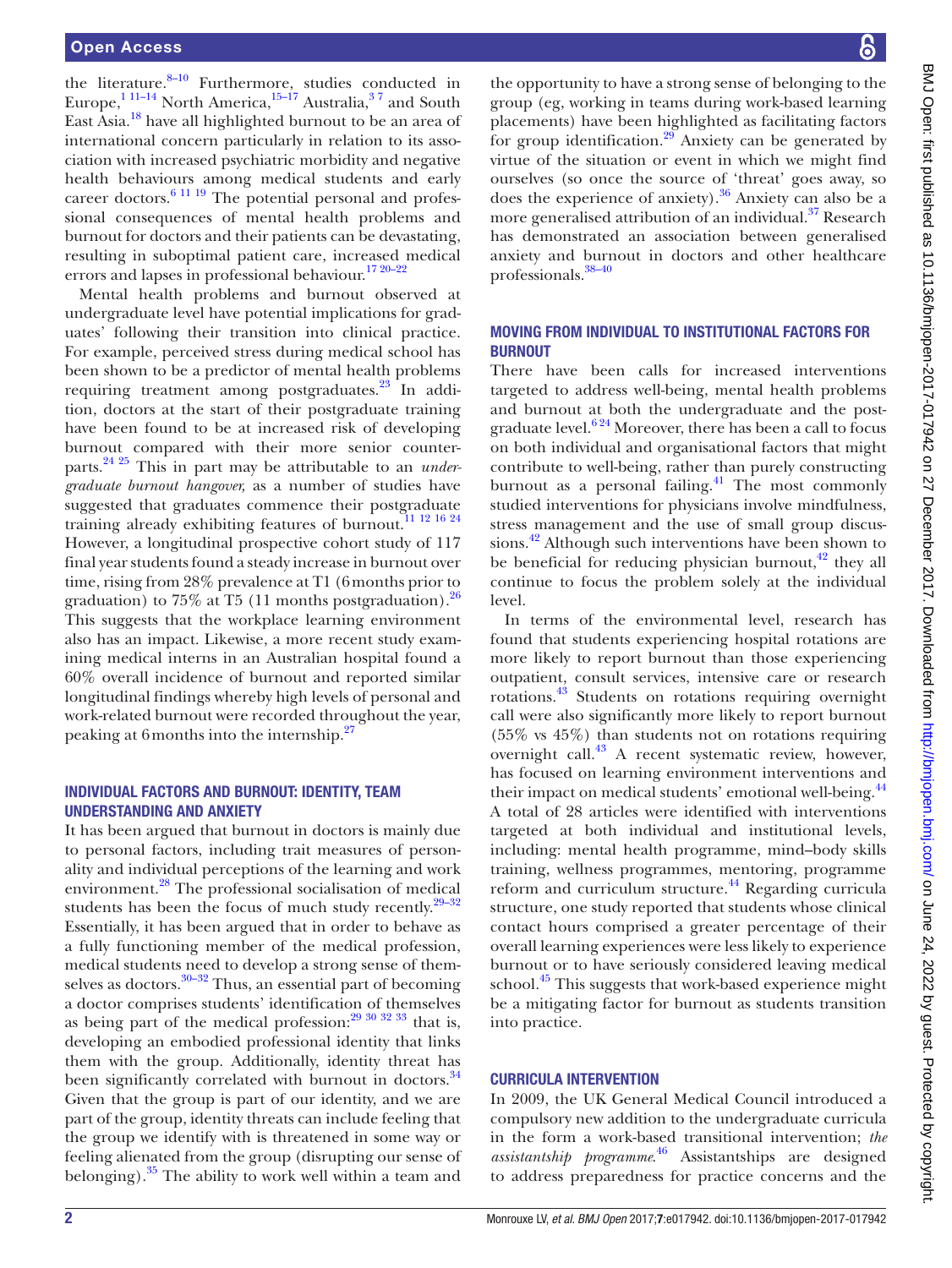peak in patient safety-related incidents as final year students transition into becoming junior doctors $47-49$  and are defined as placements in which final year medical students 'act as assistant to a junior doctor, undertaking defined duties under appropriate supervision'.<sup>50</sup> Thus they comprise end-of-course work-based experiences with the specific aim of smoothing students' transition into practice.

There is growing evidence that supports the efficacy of these placements in: improving graduates' preparedness for practice across a range of clinical and non-clinical skills domains,  $51\frac{52}{2}$  facilitating a graduated increase in responsibility $53-56$  and providing opportunities for gradual, low-stress workplace acclimatisation and integration within clinical teams facilitated by assistantship alignment[.48 55](#page-10-25) However, much of the data to support these assertions lacks rigour. For example, in the case of questionnaire studies, each one uses a different questionnaire with slightly different foci of enquiry: student anxiety,  $55$  learning opportunities  $56 57$  and specific skills' anxiety, rearring opportunities and specific states confidence.<sup>[51 52](#page-10-23)</sup> Additionally, respondent numbers are generally low (eg, n=37 and n=43 at time 1),<sup>[52 57](#page-10-28)</sup> with none of the analyses matching participant data longitudinally from time 1 (T1) and time 2 (T2). Finally, there is no single model of assistantship: each programme has a different duration (2 weeks, 4 weeks, 8 weeks and so on), placements are provided at different times in the curricula (before and after final examinations) and different in configurations (aligned to the first post on graduation or non-aligned).

Taken together this makes it difficult to draw any strong conclusions regarding the efficacy of the assistantship period. No one study builds on another. Moreover, to date, there has been a limited exploration of the longer-term consequences of assistantship alignment on graduates' psychological well-being, namely whether assistantship alignment serves as an existing curriculum intervention to reduce levels of anxiety and burnout in newly qualified doctors. We therefore aim to fill these gaps in the literature through our mixed-methods longitudinal programme of research. Specifically, this study focuses on the following research questions:

#### Research questions (RQs)

RQ 1: Do self-reported professional identity, anxiety, team understanding and burnout levels change over time as final year students transition into clinical practice?

RQ 2: Are there any associations between assistantship alignment and self-reported professional identity, anxiety and team understanding on burnout scores over time?

#### **METHODS**

A longitudinal 1-year cohort design was used with data being collected via an online questionnaire. The questionnaire included the Professional Identity Scale, $29\frac{58}{6}$ the Team Understanding Scale,<sup>29</sup> the modified Hamilton

Anxiety Rating Scale $59$  and the modified Copenhagen Burnout Inventory. $\frac{60}{n}$  The professional identity scale comprises nine questions relating to an individuals' perception of their group identification, the team understanding scale measures students' understanding of team working and willingness to engage. The professional identity and team understanding scales have been successfully validated with a health and social care student population, including medical students.<sup>29</sup> The Hamilton Anxiety Rating Scale includes a series of statements concerning individuals' experience of anxiety-related symptoms and is essentially a measurement of a person's general anxiety responsiveness, rather than a measure of context-specific anxiety. We used this scale to understand how an individuals' level of anxiety impacts on burnout thus facilitating a better understanding of the impact of the assistantship (as an environmental factor) on burnout levels. The Copenhagen Burnout Inventory comprises questions in three domains: personal burnout, patient-related burnout and work-related burnout and has been validated for the assessment of burnout in hospital doctors $^{60}$  $^{60}$  $^{60}$  and undergraduate students.<sup>61</sup> The versions of the Hamilton Anxiety Rating Scale and Copenhagen Burnout Inventory included in the questionnaire were slightly modified by the addition of personal prefixes for example, 'I feel…/I experience…'. Owing to a transcription error in the process of generating the online questionnaire, one personal burnout question ('I feel weak and susceptible to illness') was not included in the questionnaire (see online [supplementary](https://dx.doi.org/10.1136/bmjopen-2017-017942)  [appendix A](https://dx.doi.org/10.1136/bmjopen-2017-017942) for the full version of all scales used). The questionnaire comprised 16 pages including one introduction, three demographic/background pages, a 'your story' page, a 'prize draw' page and a final summary page. Participants could not move forward without completing sections (apart from the final 'your story' section) but could move backwards. This study was conducted as part of a wider, longitudinal, mixed-methods programme of research to examine emotional issues around graduates' transition into practice.<sup>48</sup>

# **Context**

All medical students in Wales undertake a 6–7week student assistantship with both medical schools co-operating to provide a countrywide joined-up approach. For undergraduates who will commence their postgraduate training in Wales, their assistantship is aligned in location and specialty with their first postgraduate role as a junior doctor (known variously internationally as the intern, PGY1 or first residency year) post. This first post is not necessarily in the same location within the country. For example, the graduate could be starting their new junior doctor post in a remote northern Wales setting despite them undertaking the majority of their studies in a southern city setting. Welsh undergraduates who will commence their first post in another UK region and undergraduates from other UK medical schools who will commence their first post within Wales undertake non-aligned assistantships. Some of these graduates might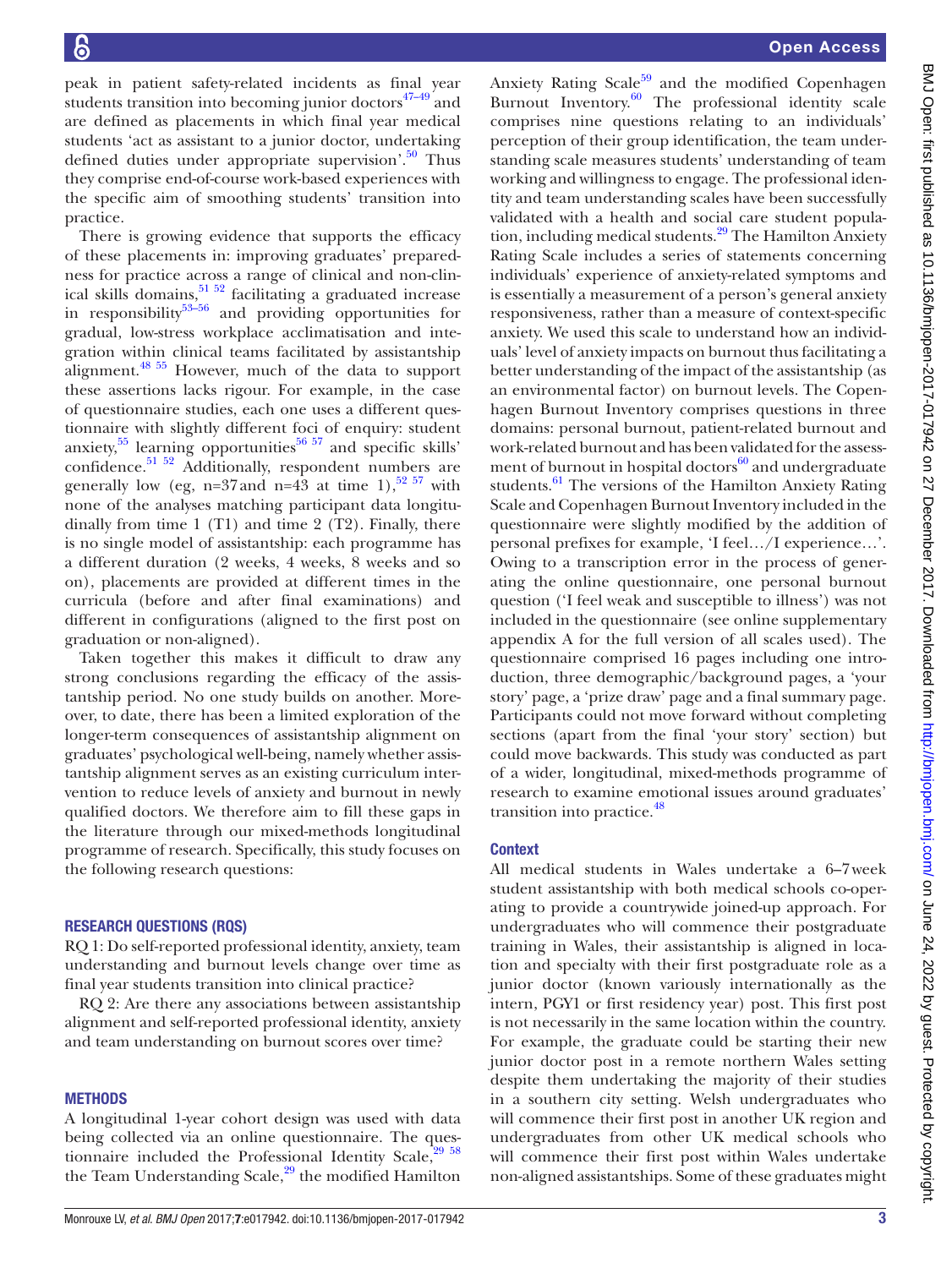be returning to their home country, Wales. This context provides us with a *natural experiment* situation, with both groups of participants likely experiencing some form of disruption to their social setting.

#### Procedure

Following ethical approval, all 2015 graduates of the two medical schools in Wales were invited to participate (n=351) along with graduates from other medical schools who would commence working as a doctor within Wales (n=150). Within this cohort, participants fell into two groups: (1) aligned assistantship: individuals who experienced the student assistantship aligned with their first post and (2) non-aligned assistantship: individuals who experienced the student assistantship in a different place to their first post. In the UK, the first post is the start of Foundation training, Foundation Year 1 (FY1).

Questionnaires were hosted and administered via the Bristol Online Survey (BOS). Undergraduate assistants tested the questionnaire prior to administration (see Acknowledgements section). Invitations to participate in the study were sent to graduates via email with the assistance of undergraduate (T1) and postgraduate (T2–T4) administrators. Weekly reminder emails were sent. A link to the questionnaire was posted on targeted social media pages: for example, undergraduate year group/junior doctor Facebook pages. As an incentive for participation, individuals were offered the chance to be entered into a prize draw (thirty £20 vouchers were available for each questionnaire). To facilitate delivery of the vouchers, participants wishing to enter the draw were asked to provide an email address. With participants' consent, their email address was used as a data identifier allowing participants' responses to be paired over time and analysed longitudinally. After the data had been aligned, all identifiers were removed, and statistical analyses was performed anonymously (SEW only had access to this data). Participants were invited to complete the online questionnaire on four occasions between June 2015 and June 2016: (T1) prior to graduation from medical school and in the middle of their assistantship period (8 June–6 July 2015); (T2) 1month following their transition into clinical practice (1–30 September 2015); (T3) 6 months after their initial transition into clinical practice and 2 months after their second post (4 January–4 February 2016) and (T4) 10 months following their initial transition and 2 months after their third post (23 May–24 June 2016). These time periods were purposively designed to capture these other transitions in the junior doctor first year (ie, transitioning into new specialties). We did not use the facility within the BOS to enable individuals to 'save responses and complete later', so we are unable to know how many people started, but did not finish, the questionnaires.

#### Data analysis and stability assessment

Analysis comprised two stages. Stage 1 analyses was undertaken to answer RQ1 in terms of whether self-reported

professional identity, anxiety, team understanding and burnout levels changed over the time of our study as final year students transitioned into their clinical practice. Here, the individual scales were examined (for the Copenhagen Burnout Inventory the three subscales of burnout were examined separately: personal, patient-related and work-related). The significance of the main effects (alignment group and time) and the interaction effects for aligned/non-aligned groups over time were assessed with the Wald  $X^2$  test using generalised estimating equation.

Stage 2 analyses were undertaken to answer RQ2 by examining the associations between assistantship alignment, self-reported professional identity, anxiety and team understanding on burnout scores over time. Multivariate regression analyses were performed by fitting the data to a mixed-effect model. $62$  The majority of the results were analysed using  $R^{63}$  and lme4.<sup>64</sup> We performed linear mixed-effect models on the three factors of burnout (personal, patient-related and work-related) to assess the effect of alignment, phase and interaction on burnout. The mixed-effect model was chosen as it offered a better fit of the data than the repeated measures analysis of variance for these data sets. Mixed-effect models allow individual variability to be accounted for by computing a random slope and a random intercept for each participant. In this way, individual differences in subjective burnout levels were accounted for. The random effect components comprised: (1) intraindividual variation on burnout throughout the different time points and (2) measurement error (ie, the remaining 'noise' in the model that represents unexplained variations not captured by the model).

We treat time as a continuous variable. We hypothesised that the degrees of burnout change over time could be partly predicted by participants' experiences of assistantship alignment as well as their personal characteristics of anxiety responsiveness, professional identity and perceived support from team understanding. To assess the impact of other factors on the participants' burnout, confounding factors such as participants' age and gender were included in the fixed effect components. As these factors may cause the burnout to be higher or lower or they may cause the burnout to change at a faster or slower rate across time, such variation was modelled with a random intercept and slope, respectively, for each participant. Although it is interesting to see the interaction between these factors and time, we do not include these interaction terms in our model for simplicity purpose. The notations in the model are as follows:

# $Burnout_{ij} = \mu + \beta_g \text{Group}_j + \beta_t \text{Time}_i + \beta_{gt} \text{Group}_j \times \text{Time}_i + \beta_s \text{Gender}_j$ +*β<sup>a</sup> Agej* + *β<sup>x</sup> Anxietyj* + *β<sup>p</sup> PIj* + *β<sup>w</sup> Team Understandingj*  $+\gamma_j^0 + \gamma_j^1$  *Time<sub>i</sub>* +  $\epsilon_j$

where i indexes the time phase and j indexes the individual. With respect to effect size of linear mixed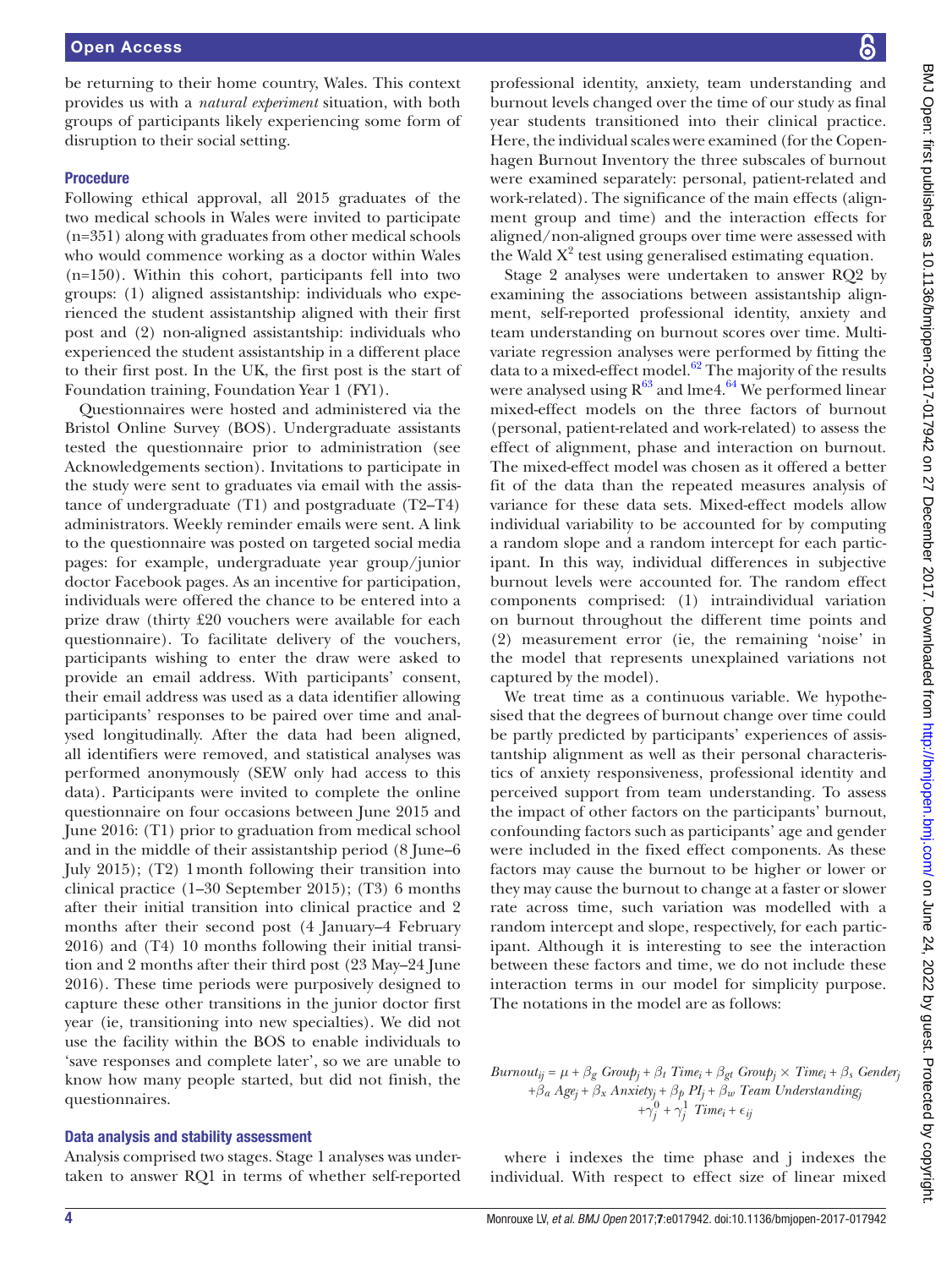Open Access

<span id="page-4-0"></span>

| Table 1     | Number (and %) of respondents' demographics across each of the four data collection times |                |            |           |  |  |
|-------------|-------------------------------------------------------------------------------------------|----------------|------------|-----------|--|--|
|             | T1                                                                                        | T <sub>2</sub> | T3         | Τ4        |  |  |
| Group       | 208                                                                                       | 175            | 135        | 125       |  |  |
| Aligned     | 99                                                                                        | 79             | 64         | 65        |  |  |
| Non-aligned | 109                                                                                       | 96             | 71         | 60        |  |  |
| Gender      |                                                                                           |                |            |           |  |  |
| Female      | 135 (64.9)                                                                                | 120 (68.57)    | 93 (68.89) | 87 (69.6) |  |  |
| Male        | 73 (35.1)                                                                                 | 55 (31.43)     | 42 (31.11) | 38 (30.4) |  |  |
| Age (years) |                                                                                           |                |            |           |  |  |
| $17 - 25$   | 155 (74.52)                                                                               | 129 (73.71)    | 96 (71.11) | 98 (78.4) |  |  |
| $26 - 30$   | 45 (21.63)                                                                                | 40 (22.86)     | 36 (26.67) | 24 (19.2) |  |  |
| $31 - 35$   | 4(1.92)                                                                                   | 4(2.29)        | 2(1.48)    | 3(2.4)    |  |  |
| $36 - 40$   | 4(1.92)                                                                                   | 2(1.14)        | 1(0.74)    | 0(0)      |  |  |

models, we employed the method for obtaining  $R^2$  from generalised linear mixed-effects models developed by Nakagawa and Schielzeth. $^{65}$  $^{65}$  $^{65}$  This method yields two  $R^2$ , a marginal  $R_{\rm m}^2$  that accounts for the variance explained by the fixed factors and a conditional  $R_{\rm m}^2$  for the variance explained by both fixed and random factors.

#### **RESULTS**

#### Characteristics of respondents

The response rates for the four time points were as follows: T1 n=251 (50%), T2 n=179 (34%), T3 n=141 (28%) and T4 n=125 (25%). The response rate aggregated over time was  $56\%$  (n=281), of whom  $68\%$  (n=183) were female and 73% (n=206) were aged 12–30 years. Among these, n=129 (46%) experienced the aligned assistantship. Ninety respondents completed the questionnaire on only one occasion. Given this is a longitudinal study, the criteria for inclusion was participation at more than one time. The data from these 90 participants were therefore excluded from the analyses. The number and characteristics of respondents that fulfilled the inclusion criteria at each time point are outlined in [table](#page-4-0) 1. Completion rates of 72% (93 of 129) and 64% (98 of 152) were observed for aligned and non-aligned participants, respectively. Incomplete data were accounted for in the analyses via maximum likelihood estimation. This difference in study completion did not differ significantly between the two groups,  $X^2(1)=1.53$ , p=0.22. The percentages of female by time phase were 65%, 69%, 69% and 70%, respectively  $(X^2(3)=1.1, p=0.22)$ .

# Anxiety, professional identity, team understanding and burnout over time

We begin by considering RQ1: do self-reported professional identity, anxiety, team understanding and burnout levels change over time as final year students transition into clinical practice? The changes in self-reports of anxiety, professional identity, team understanding and burnout (personal, patient-related and work-related burnout) by assistantship alignment group over time are

displayed in [table](#page-5-0) 2. Briefly, self-reported anxiety levels and professional identity remained stable throughout the four time points. Team understanding scores increased significantly over time. Concerning the measures of burnout, all three subscales (personal, patient-related and work-related burnout) increased sequentially across the four time points, although this did not reach significance for patient-related burnout. We found no significant differences for any of the measures taken by alignment group nor any interactions between time and alignment group for these measures.

# Linear mixed-effect model of alignment on burnout longitudinally

We now consider RQ2: Are there any associations between assistantship alignment, self-reported professional identity, anxiety scores and team understanding on self-reported burnout scores over time? [Table](#page-6-0) 3 shows the results of the mixed-effect model with the parameter estimates for factors affecting components of modified Copenhagen Burnout Inventory (ie, personal, patient-related and work-related burnout). By looking at the random effect components, similar patterns were observed for all three subscales of burnout. The intercepts for three components of burnout are significant while the slopes were insignificant. That is, the variance in change in burnout by time points (as indicated by slope) is relatively small while the variation in each component of overall burnout between individuals (as indicated by intercepts) is quite large. Thus, the size of the intercepts is likely to be due to individual differences in burnout. This pattern is not uncommon for self-report questionnaires aiming at stable characteristics such as burnout.

From the parameter estimates of the fixed effect components, similar patterns were again observed for all three components of burnout. Over time, burnout scores increased as indicated by increasing trend in the time parameter estimates at subsequent time points, which is significant for work-related burnout ( $\beta$ =1.62, P<0.01). For personal characteristics, the significant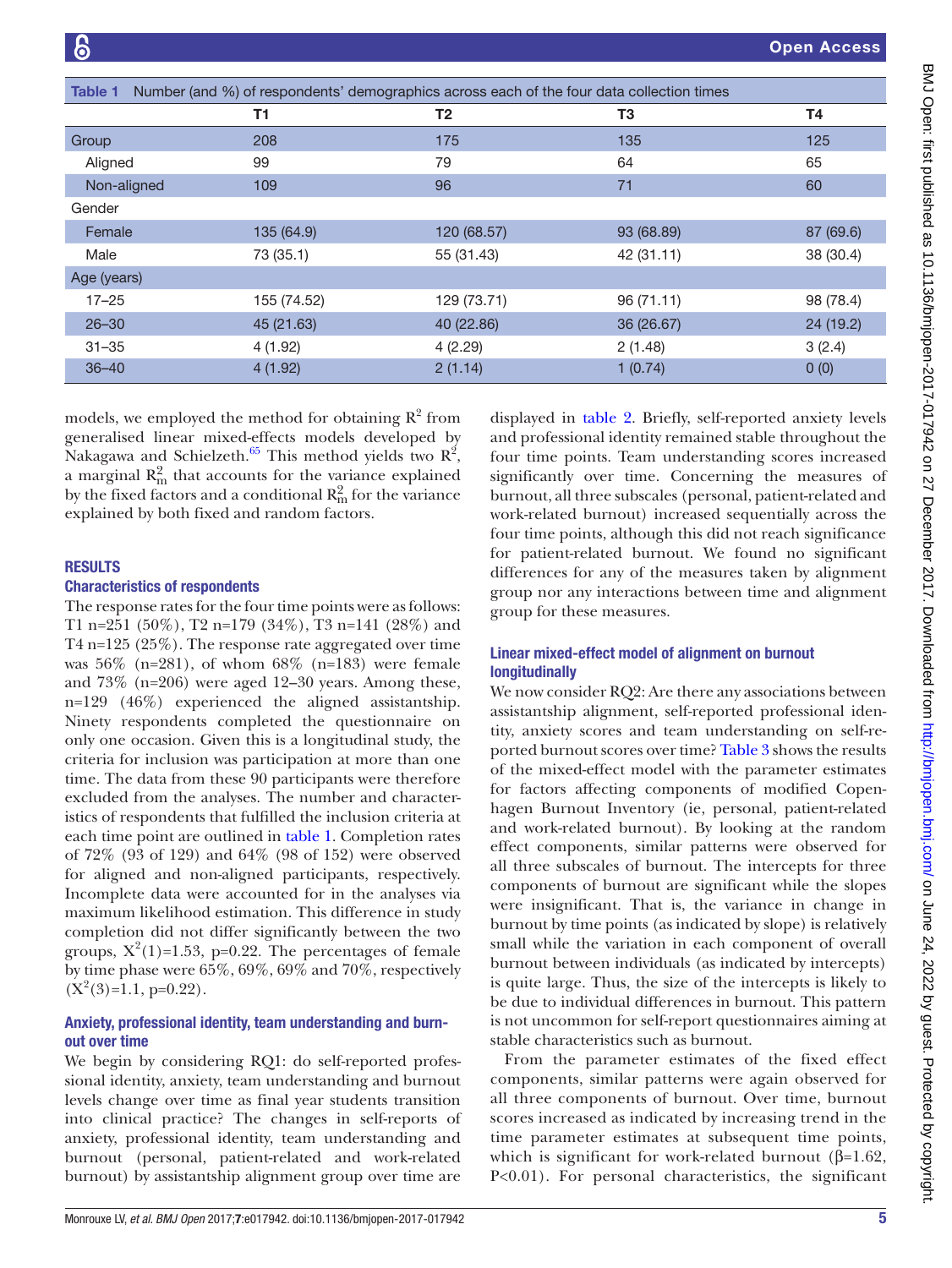<span id="page-5-0"></span>

| Table 2                       | Distribution of measurement scores by group and time                                                                                                                                                                |                   |                   |                   |                                      |
|-------------------------------|---------------------------------------------------------------------------------------------------------------------------------------------------------------------------------------------------------------------|-------------------|-------------------|-------------------|--------------------------------------|
|                               | Phase                                                                                                                                                                                                               |                   |                   |                   |                                      |
| <b>Measures</b>               | Ē                                                                                                                                                                                                                   | <b>P2</b>         | T3                | 74                | Wald $X^2$                           |
| HAM-A                         | $11.42 + 8.02$                                                                                                                                                                                                      | $11.32 + 8.65$    | $10.72 + 8.59$    | $10.86 + 9.28$    | $\chi^2_{\text{Group}} = 0.43$       |
| Aligned                       | $10.99 + 7.29$                                                                                                                                                                                                      | $11.61 + 8.59$    | $10.66 + 8.36$    | $11.25 + 8.47$    | $\chi^2_{\text{Time}} = 0.87$        |
| Non-aligned                   | $11.81 + 8.65$                                                                                                                                                                                                      | $11.08 + 8.75$    | $10.77 + 8.85$    | $10.45 \pm 10.14$ | $\chi^2_{\text{Int}} = 0.67$         |
| Professional identity         | $37.02 + 4.89$                                                                                                                                                                                                      | $37.11 + 4.67$    | $37.16 + 4.84$    | $37.81 + 4.87$    | $\chi^2_{\rm Group}$ = 0.57          |
| Aligned                       | $37.85 + 4.55$                                                                                                                                                                                                      | $37.05 + 4.71$    | $37.22 + 4.95$    | $37.62 + 4.57$    | $\chi^{2}_{\text{Time}} = 2.18$      |
| Non-aligned                   | $36.28 + 5.1$                                                                                                                                                                                                       | $37.17 + 4.66$    | $37.11 + 4.78$    | $38.02 + 5.2$     | $\chi^{2}_{\rm Int} = 6.24$          |
| Teamwork                      | $38.05 + 3.37$                                                                                                                                                                                                      | $38.97 + 3.5$     | $40.41 \pm 3.24$  | $39.58 + 3.31$    | $\chi^2_{\rm Group}$ = 0.97          |
| Aligned                       | $38.37 + 3.76$                                                                                                                                                                                                      | $39.06 + 3.17$    | 40.34±2.75        | $39.66 \pm 3.13$  | $\chi^2_{\rm Time} = 46.82^{***}$    |
| Non-aligned                   | $37.76 + 2.95$                                                                                                                                                                                                      | $38.9 + 3.77$     | 40.48±3.64        | $39.5 + 3.52$     | $\chi^{2}_{\text{Int}} = 1.81$       |
| Personal burnout              | 42.64±16.28                                                                                                                                                                                                         | 47.66±18.69       | $47.33 \pm 18.19$ | $48.2 \pm 17.07$  | $\chi^2_{\rm Group}$ = 0.70          |
| Aligned                       | $41.26 + 17.35$                                                                                                                                                                                                     | 48.04±18.78       | 46.02±16.93       | 46.46±15.58       | $\chi^2_{\text{Time}} = 17.29^{**}$  |
| Non-aligned                   | $43.9 + 15.2$                                                                                                                                                                                                       | 47.34±18.71       | $48.52 \pm 19.3$  | $50.08 + 18.49$   | $\chi^2_{\rm Int} = 2.53$            |
| Work-related                  | $36.76 \pm 13.44$                                                                                                                                                                                                   | 40.94±16.89       | 41.9±16.04        | $42.69 + 15.78$   | $\chi^2_{\rm Group}$ = 0.33          |
| Aligned                       | $35.82 \pm 14.59$                                                                                                                                                                                                   | $41.37 \pm 17.72$ | 41.69±14.79       | $41.7 \pm 14.2$   | $\chi^2_{\rm Time} = 34.1^{***}$     |
| Non-aligned                   | $37.61 \pm 12.31$                                                                                                                                                                                                   | 40.59±16.27       | $42.1 + 17.2$     | $43.75 \pm 17.38$ | $\chi^2_{\rm Int}\!=\!0.97$          |
| Patient-related burnout       | $22.46 \pm 12.79$                                                                                                                                                                                                   | $23.36 \pm 13.41$ | $23.4 \pm 12.98$  | $25.1 \pm 14.1$   | $\frac{\chi^2_{\text{Group}}}{1.43}$ |
| Aligned                       | $21.09 + 12.41$                                                                                                                                                                                                     | $23.05 \pm 14.48$ | $22.72 \pm 13.13$ | $25.51 \pm 13.37$ | $\chi^2_{\text{Time}} = 5.84$        |
| Non-aligned                   | $23.7 + 13.05$                                                                                                                                                                                                      | $23.61 \pm 12.53$ | $24 \pm 12.9$     | $24.65 \pm 14.96$ | $\chi^{2}_{\text{Int}} = 1.56$       |
| *P<0.05, **P<0.01, ***P<0.001 | The significance of the main (group and time) and the interaction effects were assessed with the Wald X <sup>2</sup> test using GEE.<br>GEE, generalised estimating equation; HAM-A, Hamilton Anxiety Rating Scale. |                   |                   |                   |                                      |

 $\overline{6}$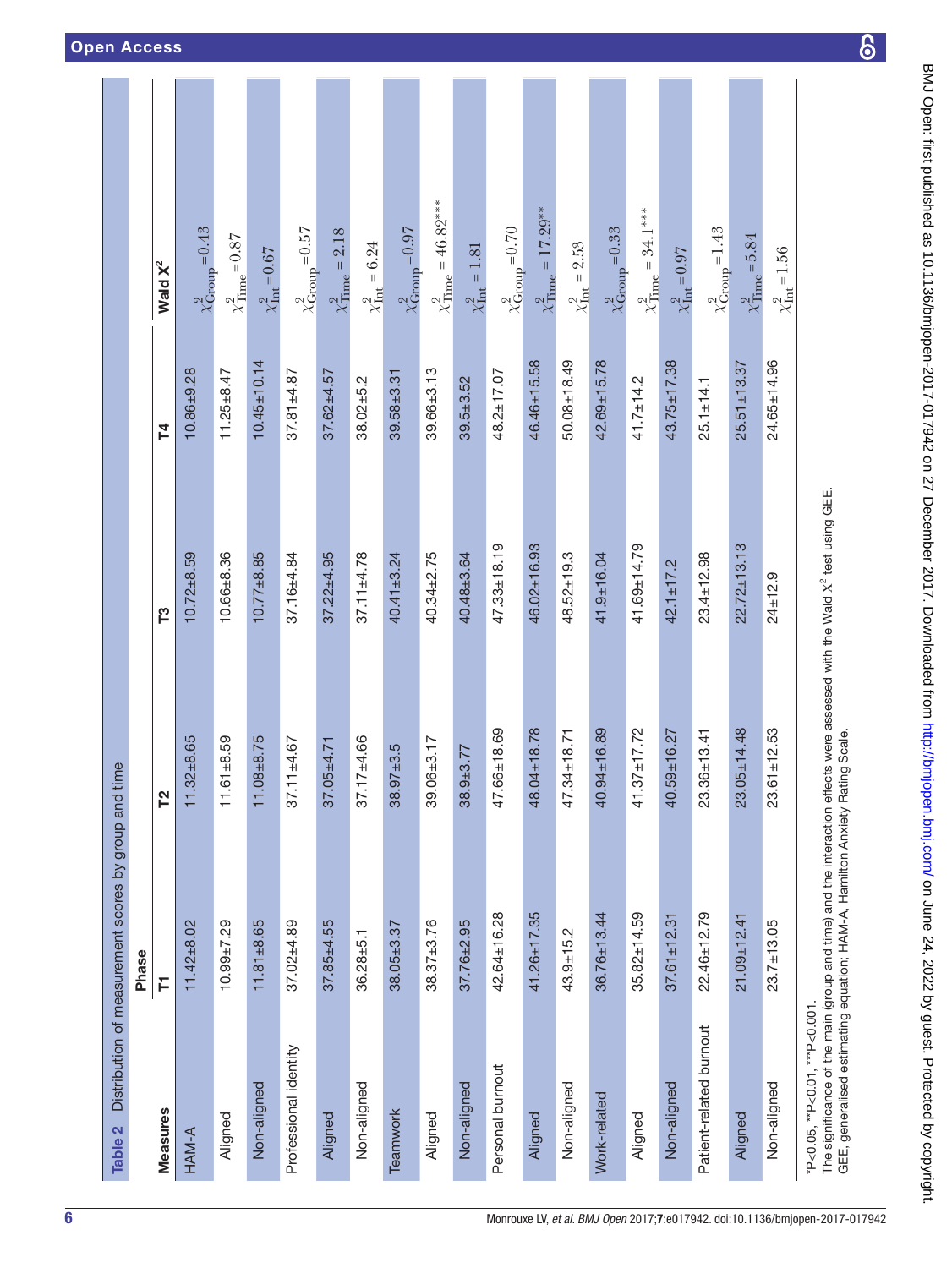<span id="page-6-0"></span>

| <b>Table 3</b> Results of mixed-effect models |                   |                     |                        |  |  |  |
|-----------------------------------------------|-------------------|---------------------|------------------------|--|--|--|
|                                               | <b>Burnout</b>    |                     |                        |  |  |  |
| <b>Parameters</b>                             | Personal          | <b>Work related</b> | <b>Patient related</b> |  |  |  |
| <b>Fixed effect</b>                           | Estimate (SE)     | Estimate (SE)       | Estimate (SE)          |  |  |  |
| Intercept                                     | 42.16*** (8.07)   | 43.32*** (6.80)     | $33.09***$ (6.68)      |  |  |  |
| <b>Time</b>                                   | 1.01(0.62)        | $1.62**$ (0.52)     | 0.53(0.59)             |  |  |  |
| Anxiety                                       | $1.01***$ (0.08)  | $1.02***(0.07)$     | $0.64***$ (0.07)       |  |  |  |
| Professional identity                         | $-0.41**$ (0.15)  | $-0.62***$ (0.12)   | $-0.41***$ (0.12)      |  |  |  |
| Gender (ref: female)                          | $-5.80***$ (1.72) | $-2.14(1.48)$       | $3.97^*$ (1.52)        |  |  |  |
| Age                                           | 0.45(1.44)        | 2.34(1.23)          | $-1.43(1.27)$          |  |  |  |
| Team understanding                            | 0.17(0.18)        | 0.08(0.15)          | $-0.10(0.15)$          |  |  |  |
| Group (ref: Aligned)                          | $-2.68(2.61)$     | $-4.60*(2.04)$      | $-0.76(2.09)$          |  |  |  |
| Group * time                                  | $1.92*(0.88)$     | $1.66*(0.72)$       | 0.66(0.73)             |  |  |  |
| Random effect                                 | Variance (SD)     | Variance (SD)       | Variance (SD)          |  |  |  |
| Intercept                                     | $81.02***$ (9.0)  | $30.49***$ (5.52)   | 57.63*** (7.59)        |  |  |  |
| Time (slope)                                  | 2.06(1.43)        | 0.81 0.9            | 3.37(1.84)             |  |  |  |
| Residual (error)                              | 106.77(10.33)     | 75.07 (8.66)        | 63.75 (7.98)           |  |  |  |
| $R^2$ marginal (fixed)                        | 0.39              | 0.46                | 0.24                   |  |  |  |
| $R2$ conditional (fixed and random)           | 0.65              | 0.70                | 0.64                   |  |  |  |

\*P<0.05, \*\*P<0.01, \*\*\*P<0.001.

The significance of the fixed effect was assessed with the Wald test conducted on the full model, whereas the significance of the random intercept and slope effects was assessed with likelihood testing using residual maximum likelihood (REML) estimation. For each components

of burnout, the corresponding marginal and conditional  $R_{GLMM}^2$  values were computed based on the method developed by Nakagawa and Schielzeth.<sup>[65](#page-10-35)</sup>

main effects were found for anxiety and perceived professional identity. The significant main effect for anxiety (personal burnout: β=1.01, work-related burnout: β=1.02, patient-related burnout: β=0.64, all P<0.001) indicates that individuals with high self-reported anxiety levels reported greater burnout than did those with low self-reported anxiety levels. However, the reverse relationships were found for perceived professional identity and burnout (PB:  $β=-0.41$  (P<0.01), work-related burnout: β=−0.62, patient-related burnout: β=−0.41 (both P<0.001)). Gender also had a significant effect on personal burnout ( $β=-5.8$ , P<0.001) and patient-related burnout ( $β=3.97$ , P<0.05), but not significant for work-related burnout ( $\beta$ =−2.14, p=0.15): Males self-reported significantly lower personal burnout, but higher patient-related burnout scores than females. Age and team understanding did not affect burnout scores.

The main effect of alignment group is superseded by the significant interaction between alignment and time for personal burnout (β=1.92, P<0.05) and work-related burnout (β=1.66, P<0.05). The aligned assistantship participant group, the reference group, self-reported personal burnout scores increased and an average of 1.01 per time point (see [figure](#page-7-0) 1). For the non-aligned assistantship group, self-reported personal burnout scores increased 2.93 (1.01+1.92) per time point on average. Similarly, self-reported work-related burnout scores increased an average of 1.62 per time point for

the aligned assistantship group and an average of 3.28 per time point for the non-aligned assistantship group. However, when the actual scores by phase are plotted, we can see how the aligned assistantship respondent group demonstrated asymptote, peaking at time 3 (6 months post-transition) whereas the non-aligned assistantship group demonstrated asymptote at time 4.

#### **DISCUSSION**

To our knowledge this is the first study to have examined how both individual and environmental factors affect junior doctors' burnout over time. Our longitudinal cohort study used a range of validated questionnaires designed to examine whether medical students' participation in an end-of-year placement (assistantships aligned or non-aligned with their first junior doctor post), along with their self-reported professional identity, team understanding and anxiety, related to their self-reported burnout over time. Looking at the questionnaires individually, we found that team understanding, personal burnout and work-related burnout increased significantly over time irrespective of respondents' alignment experience, but no increase in patient-related burnout. This finding has some similarity with other research. For example, a longitudinal cohort study of medical graduates in Australia found that personal burnout and work-related burnout rose significantly over their first year, although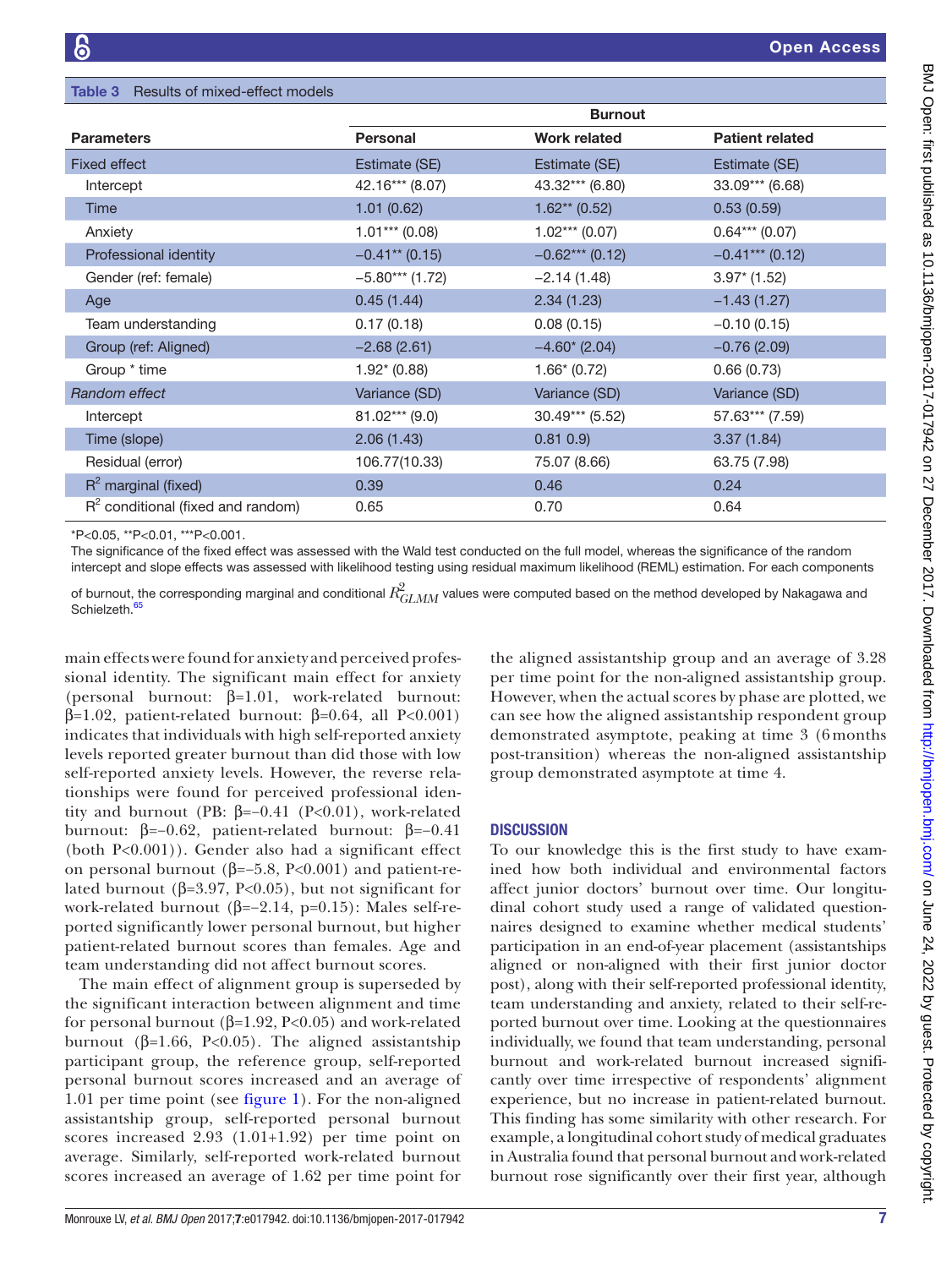

<span id="page-7-0"></span>Figure 1 Assistantship alignment and time: association with personal and work-related burnout.

unlike our study these peaked at  $6$ months.<sup>27</sup> Furthermore, patient-related burnout remained at significantly lower levels than personal burnout and work-related burnout, although it demonstrated a significant increase at 12 months from the 'no-change' earlier time periods. $27$ Professional identity and anxiety did not change significantly across the four time periods in our study, again, irrespective of assistantship alignment.

The findings around professional identity, team understanding and burnout suggest that assistantship alignment appears to provide no absolute beneficial effect on these factors for individuals whose work-based placements are intimately associated with their first role as a junior doctor. This runs counter to our expectation that an aligned assistantship would be beneficial in these areas. However, employing a linear mixed-effect model using burnout as the outcome variable, we found a significant relationship between alignment group and time for personal burnout and work-related burnout. Respondents experiencing a non-aligned assistantship reported a sharper rise (threefold) in personal burnout across all four time-points than those experiencing an aligned assistantship with neither group showing evidence of reaching asymptote. A similar rise was found for the non-aligned assistantship group and work-related burnout, although work-related burnout reached asymptote for the aligned assistantship group immediately on transition into practice. This suggests a slightly delayed beneficial effect regarding work-related burnout for aligning work-based placements to students' first post as a junior doctor. Furthermore, this beneficial effect continues beyond junior doctors' first post and throughout subsequent transitions in the first year. That the aligned group demonstrated an initial rise in work-related burnout on their first transition to being a

junior doctor is not unexpected. Indeed, the sharp rise in responsibility as perceived by new graduates is well documented<sup>48 53</sup> and it is highly possible that students undertaking an aligned assistantship might feel more protected prior to their first post beginning.<sup>48</sup> As such, there might be an initial 'shock' at first, followed by a period of greater stability.

Our linear mixed-effect model also identified an association between anxiety and burnout: respondents reporting high anxiety levels also reported higher burnout scores as compared with those reporting low anxiety levels. This finding resonates with other research examining the relationship between anxiety and burnout in healthcare professionals. $39\frac{40}{3}$  Taken together with our finding, it suggests that individuals with a predisposition for anxiety are more likely to self-report burnout. Interestingly, the reverse relationship was found for perceived professional identity in our study: higher levels of self-reported professional identity were related to significantly lower self-reported burnout across all three factors. As such, our finding relates to other studies examining the relationship between identity and burnout in healthcare workers, teaching professionals, the general population as well as experimental research on members of the general population undertaken by social psychologists. $66-69$  Indeed, such research has suggested that a strong sense of social identity (ie, a feeling of belonging to the group) facilitates an increased capacity to cope under stress and that a failure to develop such a shared identity is associated with a reduced ability to deal with stressors effectively. $66$  That self-reported identity did not change over time in our study suggests that for some, this shared identity might have been already sufficiently formed prior to students' transition into practice, and that any protective effect that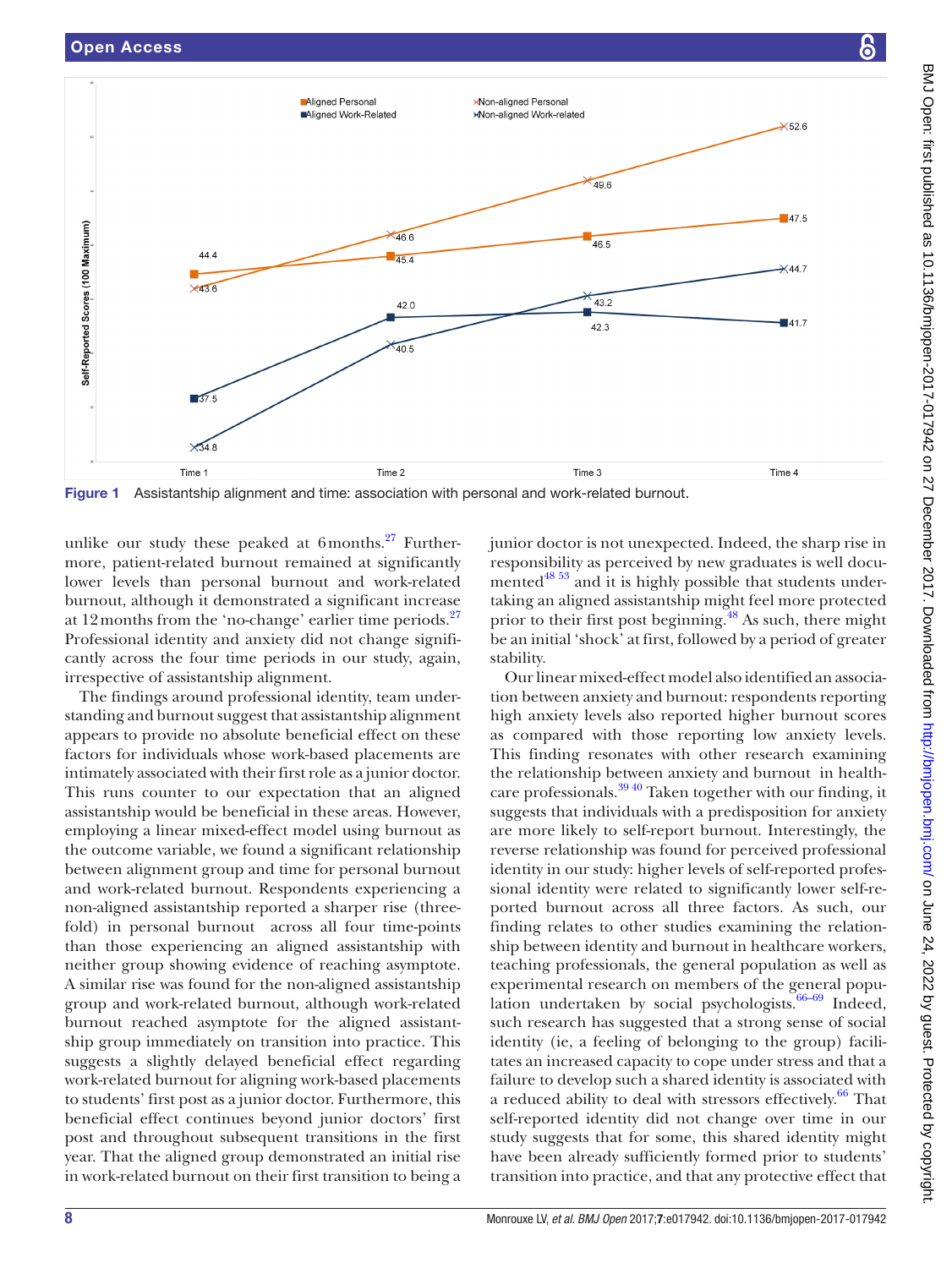it provides has not been diminished (or enhanced) by the assistantship alignment experience and their subsequent junior doctor role. For those participants whose shared identity was insufficiently formed prior to their transition, it appears that such identities, likewise, are nether diminished or enhanced over time leaving them vulnerable to experiencing burnout. However, as we did not measure individuals' perceptions of their professional identities *prior to* the assistantship programme (T1 being in the middle of it), we cannot be fully sure that the early weeks did not have an impact on professional identity.

Participant gender was also related to burnout scores in our study. Males reported significantly lower personal burnout, but higher patient-related burnout scores than their female counterparts. For work-related burnout, both groups demonstrated an increase over time. Regarding personal burnout, previous research suggests that the prevalence of mental health problems is higher in female doctors than their male counterparts, $\frac{70}{2}$  $\frac{70}{2}$  $\frac{70}{2}$  and other research on a graduate cohort have found females reporting greater personal burnout than males. $27$  It has been postulated that the vulnerability of females to burnout and mental health problems may be in part a reflection of the gender specific stresses females encounter in the workplace. $\frac{71}{1}$  $\frac{71}{1}$  $\frac{71}{1}$  However, evidence concerning the relationship between burnout and gender to date is inconclusive. While some studies have reported the prevalence of burnout to be higher in female doctors,  $7\frac{72}{2}$  other studies have reported no gender differences<sup>[1](#page-9-0)</sup> or a higher prevalence in males.<sup>1173</sup>

Our findings resonate with Hillhouse et al's model of work stress, burnout, affect, health and clinical competence regarding the higher level of patient-related burnout identified in male medical residents, $^{74}$  although other research has not found this.<sup>[27](#page-10-6)</sup> Indeed, in the wider literature, the commonly held assertion that females are at higher risk of burnout than their male counterparts in the labour market generally has been challenged in a recent meta-analysis[.73](#page-11-3) One factor that might impact on these gender-specific findings might be that respondents are acting according to their gendered expectations. Thus males might downplay distress due to a social expectation that they should appear tough and resilient.<sup>75</sup> Thus, in our study we find that males report greater patient-related burnout but females reporting greater personal burnout. In terms of the social expectations explanation, it could be that males are downplaying their personal burnout (subconsciously acting out a tough male role) but up playing patient-related burnout (ie, subconsciously shifting from self to 'other') and vice versa for females (ie, subconsciously due to societal expectations around their nurturing role). However, we remain agnostic on this interpretation, as it is impossible to really understand what is happening. Importantly, if it is that males are downplaying their experiences of personal burnout, they might be at greater risk of experiencing negative emotional well-being. As such we should not necessarily accept the findings in terms of gender at face value.

Despite having strong findings, our research has limitations that need to be taken into account when considering the implications of these findings for practice. First, although the respondents come from a wide range of medical schools across the UK, those experiencing an aligned assistantship were all trained and subsequently worked in a single UK country, Wales. This could be a potential confounding factor, whereby it could be argued that the interaction between burnout and alignment might purely be due to the change in location and the subsequent disruption to support networks and homes, rather than the work-based placement. However, this is unlikely as students' first posts in Wales were not necessarily located in the same place in which their undergraduate learning occurred. For example, those learning in one University hospital might have their first post in an entirely different one, even differing between city and rural locations across the country. Second, respondents were not randomised to the aligned or non-aligned workbased placements, and it might be that this 'natural experiment' has within it some further confounding factors. For example, there might be some similarities between those individuals who trained in Wales and who wish to stay there, which are very different to those who chose to work elsewhere or to those who trained elsewhere but wished to work in Wales. Third, our study respondents comprised a much higher ratio of females than males (2:1). This ratio, although generally reflecting the higher proportion of females than males in the UK graduate population, is rather exaggerated: the average percentage of woman to graduates over the past few years has been 56%, which is lower than our study average  $(68\%)$ .<sup>76</sup>

Despite these limitations, our research has notable strengths. The joined up nature of the assistantship programme in Wales has provided us with a unique opportunity to examine the effects of learning alignment to graduates' first post across a range of personal and environmental factors that are important for the well-being of our clinical workforce. We have been able to use a general linear mixed regression model, which has proved a useful approach for analysing our repeated measures data in this longitudinal cohort study. Although the model is similar in many respects to ordinary multiple regression, using the mixed regression analysis allows us more flexibility than an ordinary multiple regression: it enables us to include participants with missing outcomes in the analyses (so long as there are sufficient data points); it has permitted us to treat time as continuous, rather than a fixed set of points, and it can easily handle both time-invariant and time-varying covariates. As such we have been able to unpack the nuances to understand how these factors interact over time.

Our findings bring forth some implications for practice and future research suggestions. Given that graduates experiencing an aligned assistantship demonstrate a lower rise in personal burnout over the transition period and a stabilised work-related burnout as compared with those whose assistantship was non-aligned, we suggest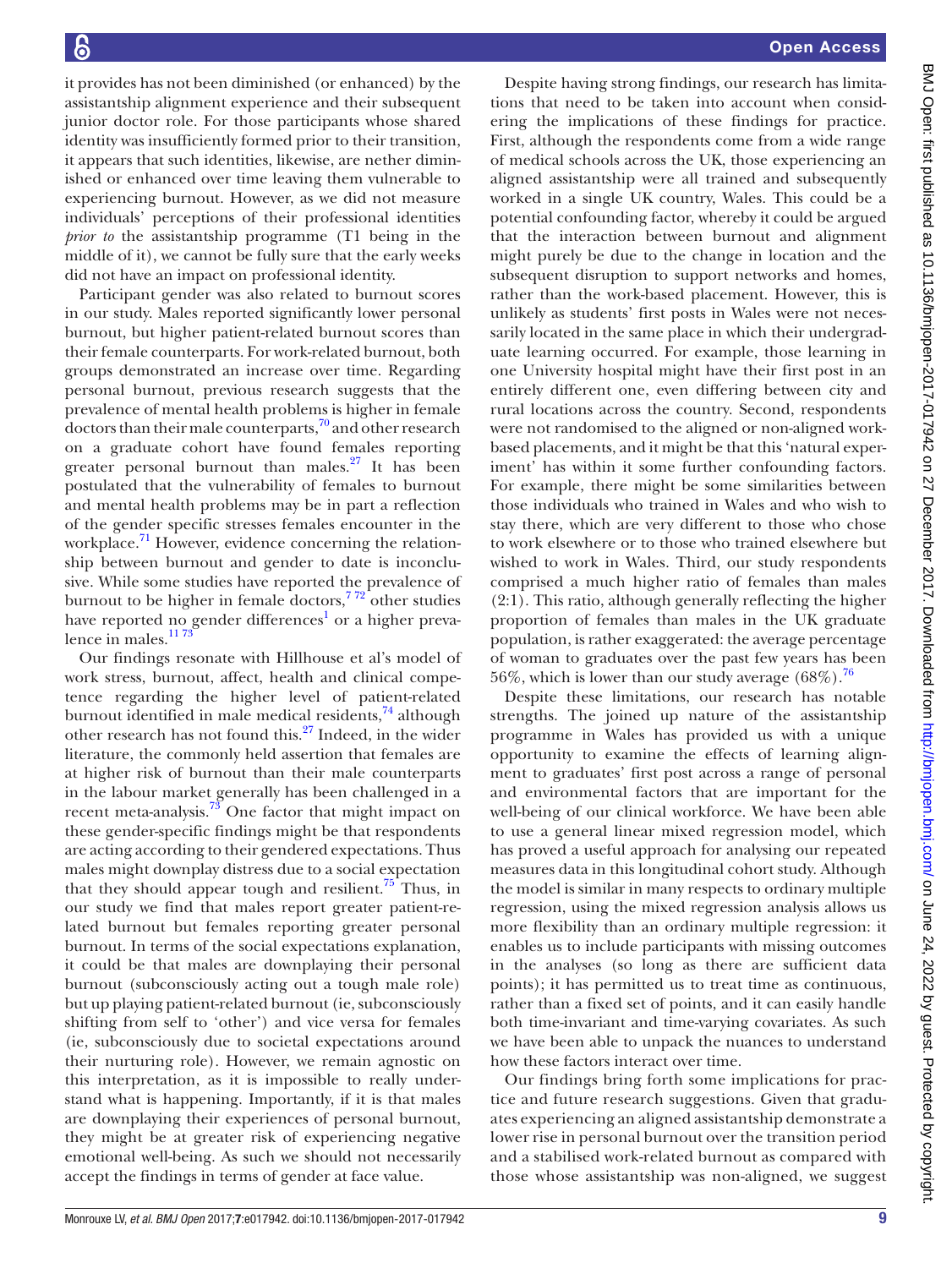#### Open Access

that medical schools consider organising students' finalyear placements with their first-post on transition or that an extended shadowing period is explored immediately on graduation. Although this suggestion might seem out of reach, we believe that it is not impossible. For example, in 2016 across the UK an average of 40.5% of graduating medical students selected their local foundation school (the organisation which provides postgraduate training) as their first preference for postgraduate studies (with Northern Ireland and Scotland having over 60% of graduates applying locally), the vast majority of which were successful.<sup>77</sup> This means that potentially around 40% of UK graduates could experience an aligned assistantship prior to their transition into practice. Such a move would enable further research on the potential benefits of alignment to be examined on a much wider scale.

Furthermore, given that possessing a strong professional identity appears to mitigate burnout and that identity does not appear to develop over the transition period, we suggest that educators might consider how best to support the professional identity of undergraduate students early on in their programme to ensure this is fully embodied at the time of graduation.<sup>78</sup> It is important to note that such an identity appears to be associated with their feeling of belonging to the profession in general, rather than just to the specialty in which they are studying and will be working in. Therefore educational considerations need to focus on this aspect of affiliation. Finally, given the strong relationship between anxiety and burnout that has been identified in ours, and other studies, we suggest that support systems are in place for individuals who have a predisposition for anxiety. Such support systems should be operations during students' undergraduate years and should be made available to them as they transition into practice and beyond.

Following our study we have suggestions for future research. The majority of research in medical education to date has focused on individual factors responsible for burnout, yet we have identified a strong relationship between burnout and environmental factors (assistantship alignment). However, our research tells us little about what it is in the alignment/non-alignment experience that has facilitating/mitigating effects. As such we suggest that future research considers these 'black box' issues and tries to unpack the nuances within. For this, qualitative methods (eg, interviews, diaries and video ethnography) as well as validated questionnaires alongside appropriate approaches to understanding the intricacies of the mechanisms that might be at play (eg, realist research, structural equation modelling and factor analysis). Furthermore, a concerted effort towards undertaking a systematic programme of research, where each study adds to and builds on, the other is required. Without such research our knowledge about the factors that increase and mitigate burnout in junior doctors will continue to be unnecessarily fragmented.

Acknowledgements The authors wish to thank the wider research team for their involvement in the study design, helping to secure funding ethics approvals and data collection (Michael Stechman, Tom Yapp, Anton Saayman, Steve Riley, Wyn Harris, Lori Black). In addition, the authors thank Nerys Jones and Hannah Perks for their assistance in testing the questionnaire.

Contributors LVM and AB contributed to the conception of the study; LVM, AB and SEW designed the work; SEW contributed to the acquisition of the data; H-MT and LVM contributed to the analysis of the data and all authors contributed to the interpretation of data; LVM and SEW drafted the manuscript, all authors revised the manuscript critically for important intellectual content; all authors gave their final approval of the version to be published; all authors agree to be accountable for all aspects of the manuscript and will ensure that any questions relating to the accuracy or integrity of any part of the manuscript are appropriately investigated and resolved.

Funding The study was partly funded by a small research grant from the Association of the Study of Medical Education (ASME) and partly by the School of Medicine, Cardiff University, who have been kept informed of progress with the collection, analysis and interpretation of data but the researchers remained fully independent from the funders.

Competing interests None declared.

Ethics approval School of Medicine Research Ethics Committee at Cardiff University (reference no: 15/08).

Provenance and peer review Not commissioned; externally peer reviewed.

Data sharing statement No additional unpublished data are available outside the research team.

Open Access This is an Open Access article distributed in accordance with the Creative Commons Attribution Non Commercial (CC BY-NC 4.0) license, which permits others to distribute, remix, adapt, build upon this work non-commercially, and license their derivative works on different terms, provided the original work is properly cited and the use is non-commercial. See: [http://creativecommons.org/](http://creativecommons.org/licenses/by-nc/4.0/) [licenses/by-nc/4.0/](http://creativecommons.org/licenses/by-nc/4.0/)

© Article author(s) (or their employer(s) unless otherwise stated in the text of the article) 2017. All rights reserved. No commercial use is permitted unless otherwise expressly granted.

#### **REFERENCES**

- <span id="page-9-0"></span>1. Nason GJ, Liddy S, Murphy T, *et al*. A cross-sectional observation of burnout in a sample of Irish junior doctors. *[Ir J Med Sci](http://dx.doi.org/10.1007/s11845-013-0933-y)* 2013;182:595–9.
- 2. O'Donnell M, Noad R, Boohan M, *et al*. Foundation programme impact on junior doctor personality and anxiety in Northern Ireland. *Ulster Med J* 2012;81:19–25.
- <span id="page-9-3"></span>3. Markwell AL, Wainer Z. The health and wellbeing of junior doctors: insights from a national survey. *Med J Aust* 2009;191:441–4.
- 4. Monrouxe LV, Grundy L, Mann M, *et al*. How prepared are UK medical graduates for practice? A rapid review of the literature 2009–2014. *BMJ Open* 2017;7.
- 5. Lundin RM, Bashir K, Bullock A, *et al*. "I'd been like freaking out the whole night": exploring emotion regulation based on junior doctors' narratives. *[Adv Health Sci Educ Theory Pract](http://dx.doi.org/10.1007/s10459-017-9769-y)* 2017. Epub ahead of print 21 Mar 2017.
- <span id="page-9-1"></span>6. Ishak W, Nikravesh R, Lederer S, *et al*. Burnout in medical students: a systematic review. *[Clin Teach](http://dx.doi.org/10.1111/tct.12014)* 2013;10:242–5.
- <span id="page-9-5"></span>7. Gunasingam N, Burns K, Edwards J, *et al*. Reducing stress and burnout in junior doctors: the impact of debriefing sessions. *[Postgrad](http://dx.doi.org/10.1136/postgradmedj-2014-132847)  [Med J](http://dx.doi.org/10.1136/postgradmedj-2014-132847)* 2015;91:182–7.
- <span id="page-9-2"></span>8. Feeney S, O'Brien K, O'Keeffe N, *et al*. Practise what you preach: health behaviours and stress among non-consultant hospital doctors. *[Clin Med](http://dx.doi.org/10.7861/clinmedicine.16-1-12)* 2016;16:12–18.
- Wege N, Muth T, Li J, et al. Mental health among currently enrolled medical students in Germany. *[Public Health](http://dx.doi.org/10.1016/j.puhe.2015.12.014)* 2016;132:92–100.
- 10. Cuttilan AN, Sayampanathan AA, Ho RC. Mental health issues amongst medical students in Asia: a systematic review [2000-2015]. *[Ann Transl Med](http://dx.doi.org/10.3978/j.issn.2305-5839.2016.02.07)* 2016;4:72.
- <span id="page-9-4"></span>11. Cecil J, McHale C, Hart J, *et al*. Behaviour and burnout in medical students. *[Med Educ Online](http://dx.doi.org/10.3402/meo.v19.25209)* 2014;19:25209.
- 12. Dahlin M, Fjell J, Runeson B. Factors at medical school and work related to exhaustion among physicians in their first postgraduate year. *[Nord J Psychiatry](http://dx.doi.org/10.3109/08039481003759219)* 2010;64:402–8.
- 13. Prins JT. PhD Thesis: burnout among Dutch medical residents. *[GMS](http://dx.doi.org/10.3205/zma000652)  [Z Med Ausbild](http://dx.doi.org/10.3205/zma000652)* 2010;27:Doc15-Doc15.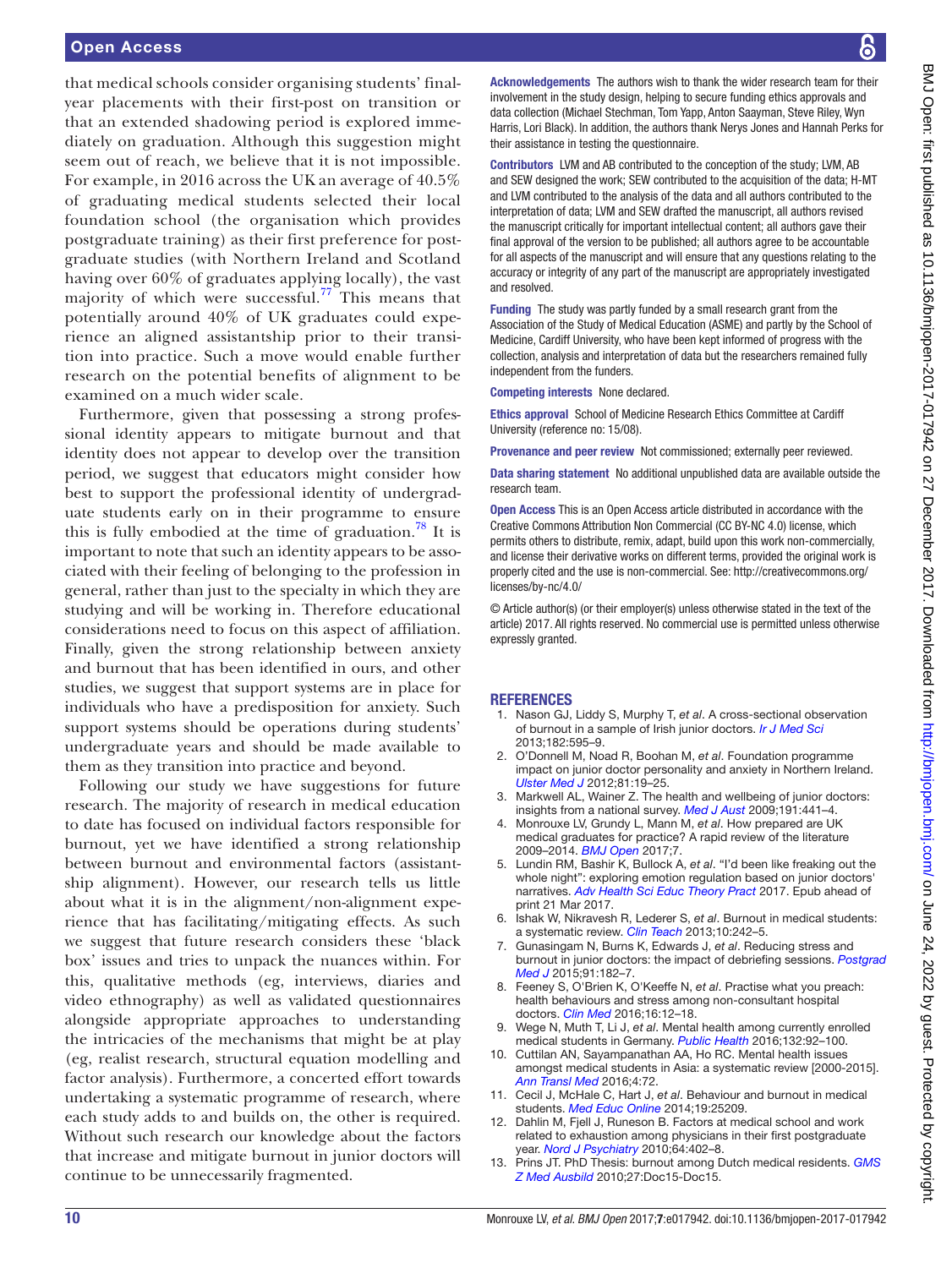- 14. Richter A, Kostova P, Harth V, *et al*. Children, care, career a crosssectional study on the risk of burnout among German hospital physicians at different career stages. *[J Occup Med Toxicol](http://dx.doi.org/10.1186/s12995-014-0041-6)* 2014;9.
- <span id="page-10-0"></span>15. Dyrbye LN, West CP, Satele D, *et al*. Burnout among U.S. medical students, residents, and early career physicians relative to the general U.S. population. *[Acad Med](http://dx.doi.org/10.1097/ACM.0000000000000134)* 2014;89:443–51.
- 16. Ripp J, Fallar R, Babyatsky M, *et al*. Prevalence of resident burnout at the start of training. *[Teach Learn Med](http://dx.doi.org/10.1080/10401334.2010.488194)* 2010;22:172–5.
- <span id="page-10-2"></span>17. Shanafelt TD, Bradley KA, Wipf JE, *et al*. Burnout and self-reported patient care in an internal medicine residency program. *[Ann Intern](http://dx.doi.org/10.7326/0003-4819-136-5-200203050-00008)  [Med](http://dx.doi.org/10.7326/0003-4819-136-5-200203050-00008)* 2002;136:358–67.
- <span id="page-10-1"></span>18. Seo JH, Kim HJ, Kim BJ, *et al*. Educational and relational stressors associated with Burnout in Korean medical students. *[Psychiatry](http://dx.doi.org/10.4306/pi.2015.12.4.451)  [Investig](http://dx.doi.org/10.4306/pi.2015.12.4.451)* 2015;12:451–8.
- 19. Dyrbye LN, Thomas MR, Massie FS, *et al*. Burnout and suicidal ideation among U.S. medical students. *[Ann Intern Med](http://dx.doi.org/10.7326/0003-4819-149-5-200809020-00008)* 2008;149:334–41.
- 20. Dyrbye L, Shanafelt T. A narrative review on burnout experienced by medical students and residents. *[Med Educ](http://dx.doi.org/10.1111/medu.12927)* 2016;50:132–49.
- 21. Newbury-Birch D, Kamali F. Psychological stress, anxiety, depression, job satisfaction, and personality characteristics in preregistration house officers. *[Postgrad Med J](http://dx.doi.org/10.1136/pmj.77.904.109)* 2001;77:109–11.
- 22. Firth-Cozens J, Greenhalgh J. Doctors' perceptions of the links between stress and lowered clinical care. *[Soc Sci Med](http://dx.doi.org/10.1016/S0277-9536(96)00227-4)* 1997;44:1017–22.
- <span id="page-10-3"></span>23. Tyssen R, Vaglum P, Grønvold NT, *et al*. Factors in medical school that predict postgraduate mental health problems in need of treatment. A nationwide and longitudinal study. *[Med Educ](http://dx.doi.org/10.1046/j.1365-2923.2001.00770.x)* 2001;35:110–20.
- <span id="page-10-4"></span>24. Ishak WW, Lederer S, Mandili C, *et al*. Burnout during residency training: a literature review. *[J Grad Med Educ](http://dx.doi.org/10.4300/JGME-D-09-00054.1)* 2009;1:236–42.
- 25. Peisah C, Latif E, Wilhelm K, *et al*. Secrets to psychological success: why older doctors might have lower psychological distress and burnout than younger doctors. *[Aging Ment Health](http://dx.doi.org/10.1080/13607860802459831)* 2009;13:300–7.
- <span id="page-10-5"></span>26. Willcock SM, Daly MG, Tennant CC, *et al*. Burnout and psychiatric morbidity in new medical graduates. *Med J Aust* 2004;181:357–60.
- <span id="page-10-6"></span>27. Parr JM, Pinto N, Hanson M, *et al*. Medical graduates, tertiary hospitals, and burnout: a longitudinal cohort study. *Ochsner J* 2016;16:22–6.
- <span id="page-10-7"></span>28. McManus IC, Keeling A, Paice E. Stress, burnout and doctors' attitudes to work are determined by personality and learning style: a twelve year longitudinal study of UK medical graduates. *[BMC](http://dx.doi.org/10.1186/1741-7015-2-29)  [Med](http://dx.doi.org/10.1186/1741-7015-2-29)* 2004;2:29.
- <span id="page-10-8"></span>29. Adams K, Hean S, Sturgis P, *et al*. Investigating the factors influencing professional identity of first-year health and social care students. *[Learning in Health and Social Care](http://dx.doi.org/10.1111/j.1473-6861.2006.00119.x)* 2006;5:55–68.
- <span id="page-10-9"></span>30. Burford B. Group processes in medical education: learning from social identity theory. *[Med Educ](http://dx.doi.org/10.1111/j.1365-2923.2011.04099.x)* 2012;46:143–52.
- 31. Irvine D. Patients want to be sure that they have a good doctor: Relating public expectations to professional regulation, professional identity and professionalism. In: Cruess R, Cruess S, Steinert Y, eds. *Teaching medical professionalism*. 2nd edition. Cambridge: Supporting the development of a professional identityCambridge University Press, 2016.
- 32. Monrouxe LV. Identity, identification and medical education: why should we care? *[Med Educ](http://dx.doi.org/10.1111/j.1365-2923.2009.03440.x)* 2010;44:40–9.
- 33. Tajfel H, Turner J. The Social Identity Theory of Intergroup Behavior. In: Jost J, Sidanius J, eds. *Political psychology: Key readings Key readings in social psychology*. 479. New York, NY, US: Psychology Press, 2004.
- <span id="page-10-10"></span>34. Lesage FX, Berjot S, Altintas E, *et al*. Burnout among occupational physicians: a threat to occupational health systems?--A nationwide cross-sectional survey. *[Ann Occup Hyg](http://dx.doi.org/10.1093/annhyg/met013)* 2013;57:913–9.
- <span id="page-10-11"></span>35. Berjot S, Girault-Lidvan N, Gillet N. Appraising stigmatization and discrimination: construction and validation of a questionnaire assessing threat and challenge appraisals to personal and social identity. *[Identity](http://dx.doi.org/10.1080/15283488.2012.691254)* 2012;12:191–216.
- <span id="page-10-12"></span>36. Losch A, Grafton B, MacLeod C. One small step towards the spider, but a giant leap in anxiety: Biased attentional responding to spider stimuli causally contributes to the rate of growth in state anxiety during spider approach. *[Aust J Psychol](http://dx.doi.org/10.1111/ajpy.12140)* 2016;68:178–90.
- <span id="page-10-13"></span>37. Bjelland I, Dahl AA, Haug TT, *et al*. The validity of the hospital anxiety and depression scale. An updated literature review. *J Psychosom Res* 2002;52:69–77.
- <span id="page-10-14"></span>38. Cooke GP, Doust JA, Steele MC. A survey of resilience, burnout, and tolerance of uncertainty in Australian general practice registrars. *[BMC Med Educ](http://dx.doi.org/10.1186/1472-6920-13-2)* 2013;13:6.
- <span id="page-10-36"></span>39. Puricelli O, Callegari S, Pavacci V, *et al*. Connection between anxiety and burnout in health professions. *Minerva Psichiatrica* 2008;49:255–66.
- 40. Zhou J, Yang Y, Qiu X, *et al*. Relationship between anxiety and burnout among Chinese Physicians: a moderated mediation model. *[PLoS One](http://dx.doi.org/10.1371/journal.pone.0157013)* 2016;11:15:e0157013.
- <span id="page-10-15"></span>41. Epstein RM, Privitera MR. Doing something about physician burnout. *[Lancet](http://dx.doi.org/10.1016/S0140-6736(16)31332-0)* 2016;388:2216–7.
- <span id="page-10-16"></span>42. West CP, Dyrbye LN, Erwin PJ, *et al*. Interventions to prevent and reduce physician burnout: a systematic review and meta-analysis. *[Lancet](http://dx.doi.org/10.1016/S0140-6736(16)31279-X)* 2016;388:2272–81.
- <span id="page-10-17"></span>43. Dyrbye LN, Thomas MR, Harper W, *et al*. The learning environment and medical student burnout: a multicentre study. *[Med Educ](http://dx.doi.org/10.1111/j.1365-2923.2008.03282.x)* 2009;43:274–82.
- <span id="page-10-18"></span>44. Wasson LT, Cusmano A, Meli L, *et al*. Association between learning environment interventions and medical student well-being: a systematic review. *[JAMA](http://dx.doi.org/10.1001/jama.2016.17573)* 2016;316:2237–52.
- <span id="page-10-19"></span>45. Reed DA, Shanafelt TD, Satele DW, *et al*. Relationship of pass/ fail grading and curriculum structure with well-being among preclinical medical students: a multi-institutional study. *[Acad Med](http://dx.doi.org/10.1097/ACM.0b013e3182305d81)* 2011;86:1367–73.
- <span id="page-10-20"></span>46. GMC. Clinical placements for medical students: advice supplementary to tomorrow's doctors(2009). London: General Medical Council, 2011.
- <span id="page-10-21"></span>47. Bates C. Don't get sick in August! Doctors warn patient safety at risk as trainees take to the wards. *The Daily Mail* 2011.
- <span id="page-10-25"></span>48. Jones OM, Okeke C, Bullock A, *et al*. 'He's going to be a doctor in August': a narrative interview study of medical students' and their educators' experiences of aligned and misaligned assistantships. *[BMJ Open](http://dx.doi.org/10.1136/bmjopen-2016-011817)* 2016;6:e011817.
- 49. Vaughan L, McAlister G, Bell D. 'August is always a nightmare': results of the Royal College of Physicians of Edinburgh and Society of Acute Medicine August transition survey. *[Clin Med](http://dx.doi.org/10.7861/clinmedicine.11-4-322)* 2011;11:322–6.
- <span id="page-10-22"></span>50. GMC. Tomorrow's doctors: general medical council. 2015;2009 [http://www.gmcuk.org/Tomorrow\\_s\\_Doctors\\_\\_to\\_be\\_withdrawn\\_on\\_](http://www.gmcuk.org/Tomorrow_s_Doctors__to_be_withdrawn_on_01_01_2016.pdf_62052357.pdf) [01\\_01\\_2016.pdf\\_62052357.pdf](http://www.gmcuk.org/Tomorrow_s_Doctors__to_be_withdrawn_on_01_01_2016.pdf_62052357.pdf)
- <span id="page-10-23"></span>51. Braniff C, Spence RA, Stevenson M, *et al*. Assistantship improves medical students' perception of their preparedness for starting work. *[Med Teach](http://dx.doi.org/10.3109/0142159X.2015.1045843)* 2016;38:51–8.
- <span id="page-10-28"></span>52. Hawkins A, Stanton A, Forbes K. An extended assistantship for finalyear students. *[Clin Teach](http://dx.doi.org/10.1111/tct.12351)* 2015;12:305–9.
- <span id="page-10-24"></span>53. Monrouxe L, Bullock A, Cole J, *et al*. *How prepared are UK medical graduates for practice? Final report from a programme of research commissioned by the general medical council* [http://](http://www.gmc-uk.org/How_Prepared_are_UK_Medical_Graduates_for_Practice_SUBMITTED_Revised_140614.pdf_58034815.pdf) [www.gmc-uk.org/How\\_Prepared\\_are\\_UK\\_Medical\\_Graduates\\_for\\_](http://www.gmc-uk.org/How_Prepared_are_UK_Medical_Graduates_for_Practice_SUBMITTED_Revised_140614.pdf_58034815.pdf) [Practice\\_SUBMITTED\\_Revised\\_140614.pdf\\_58034815.pdf:](http://www.gmc-uk.org/How_Prepared_are_UK_Medical_Graduates_for_Practice_SUBMITTED_Revised_140614.pdf_58034815.pdf) GMC, 2014.
- 54. Crossley JG, Vivekananda-Schmidt P. Student assistantships: bridging the gap between student and doctor. *[Adv Med Educ Pract](http://dx.doi.org/10.2147/AMEP.S62822)* 2015;6:447–57.
- <span id="page-10-26"></span>55. Lightman E, Kingdon S, Nelson M. A prolonged assistantship for final-year students. *[Clin Teach](http://dx.doi.org/10.1111/tct.12272)* 2015;12:115–20.
- <span id="page-10-27"></span>56. Fullbrook A, Ross M, Mellanby E, *et al*. Initial experiences of a student assistantship. *[Clin Teach](http://dx.doi.org/10.1111/tct.12355)* 2015;12:310–4.
- 57. Burford B, Ellis E, Williamson A, *et al*. Learning opportunities in 'student assistantships'. *[Clin Teach](http://dx.doi.org/10.1111/tct.12269)* 2015;12:121–7.
- 58. Brown R, Condor S, Mathews A, *et al*. Explaining intergroup differentiation in an industrial organization. *[J Occup Organ](http://dx.doi.org/10.1111/j.2044-8325.1986.tb00230.x)* 1986;59:273–86.
- <span id="page-10-29"></span>59. Hamilton M. The assessment of anxiety states by rating. *[Br J Med](http://dx.doi.org/10.1111/j.2044-8341.1959.tb00467.x)  [Psychol](http://dx.doi.org/10.1111/j.2044-8341.1959.tb00467.x)* 1959;32:50–5.
- <span id="page-10-30"></span>60. Kristensen TS, Borritz M, Villadsen E, *et al*. The Copenhagen burnout inventory: a new tool for the assessment of burnout. *[Work Stress](http://dx.doi.org/10.1080/02678370500297720)* 2005;19:192–207.
- <span id="page-10-31"></span>61. Campos JADB, Carlotto MS, Marôco J. Copenhagen burnout inventory - student version: adaptation and transcultural validation for Portugal and Brazil. *[Psicologia: Reflexão e Crítica](http://dx.doi.org/10.1590/S0102-79722013000100010)* 2013;26:87–97.
- <span id="page-10-32"></span>62. Faraway JJ. *Extending the linear model with R: generalized linear, mixed effects and nonparametric regression models*: CRC press, 2016.
- <span id="page-10-33"></span>63. Development Core Team. *R: A language and environment for statistical computing. R Foundation for Statistical Computing*. Vienna, Austria, 2014.
- <span id="page-10-34"></span>64. Bates D, Mächler M, Bolker B, *et al*. Fitting linear mixed-effects models using lme4. *arXiv preprint arXiv:1406.5823* 2014.
- <span id="page-10-35"></span>65. Nakagawa S, Schielzeth H. A general and simple method fo*r* obtaining R2 from generalized linea*r* mixed-effects models. *[Methods](http://dx.doi.org/10.1111/j.2041-210x.2012.00261.x)  [Ecol Evol](http://dx.doi.org/10.1111/j.2041-210x.2012.00261.x)* 2013;4:133–42.
- <span id="page-10-37"></span>66. Haslam SA, Reicher S. Stressing the group: social identity and the unfolding dynamics of responses to stress. *[J Appl Psychol](http://dx.doi.org/10.1037/0021-9010.91.5.1037)* 2006;91:1037–52.
- 67. Luyckx K, Duriez B, Klimstra TA, *et al*. Identity statuses in young adult employees: prospective relations with work engagement and burnout. *[J Vocat Behav](http://dx.doi.org/10.1016/j.jvb.2010.06.002)* 2010;77:339–49.